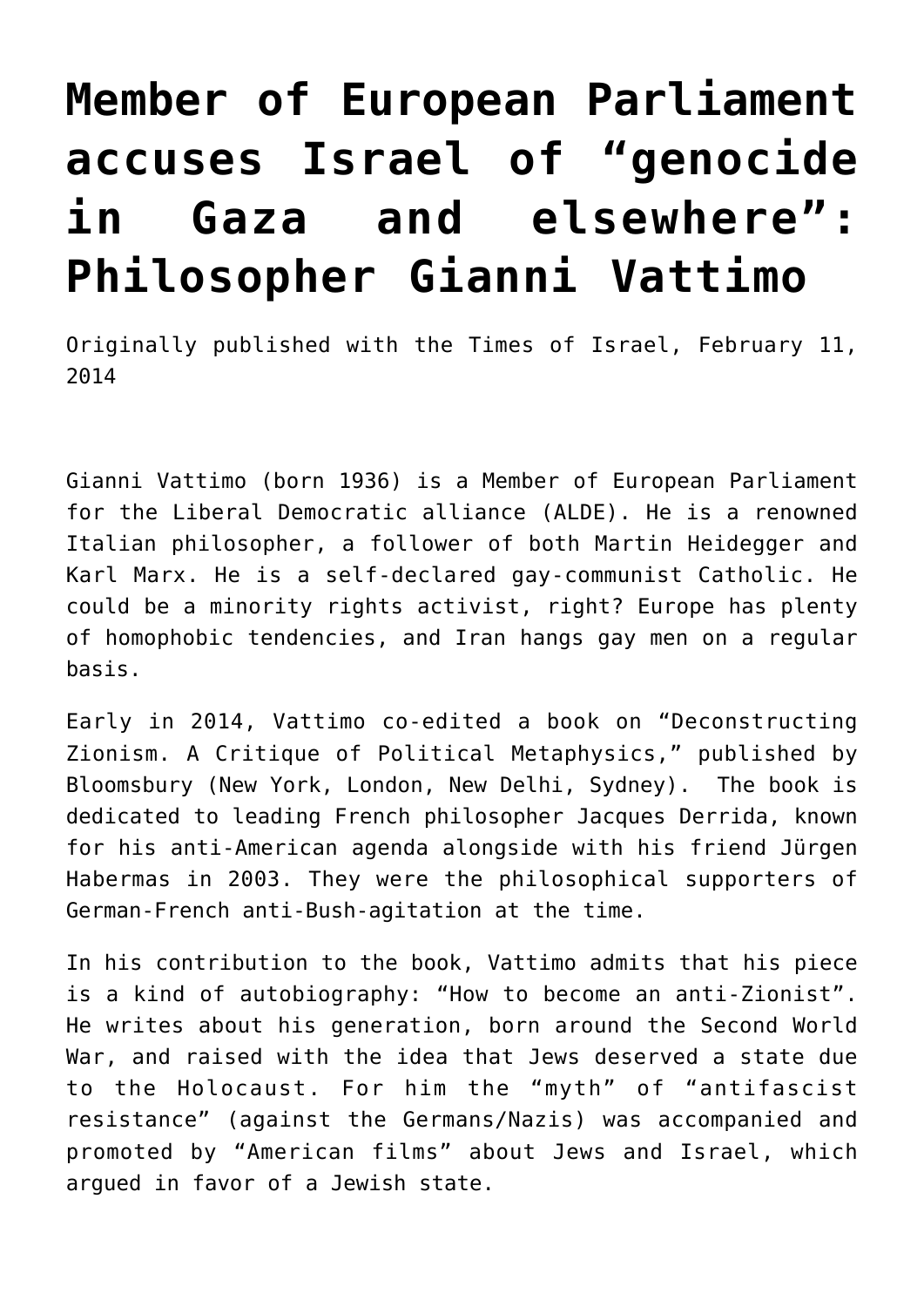Vattimo starts his article with reference to anti-Israeli Ilan Pappé and the encounter with what both call "Nakba" or Palestinian history. Around 1968 Vattimo was a socialist fan of Israeli kibbutzim, ignoring "Nakba" as he recalls. Following conspiracy theories, Vattimo writes about the "unbelievable official version" of the US Government of 9/11. Several thousand of potentially lethal missiles from Hamas launched into southern Israel are called "totally harmless missiles." For him, Holocaust denier and propagandist of a "world without Zionism," Mahmoud Ahmadinejad, was and is a hero, who dared to attack Israel, the Jews, and American power.

## Vattimo writes:

*"Better still: the entire Gaza affair contributed in a decisive way, more than any other aspect of Israeli politics, to the idea (I believe with great likelihood) that against the risk of a return of refugees, which would entail the end of the 'Jewishness' of the State of Israel, this situation might see no other solution than the progressive extermination of Palestinian Arabs."*

## Gianni Vattimo is a loudspeaker for former Iranian President Ahmadinejad and says:

*"As to the idea of making the state of Israel 'disappear' from the map – one of the usual themes of the Iranian 'threat' – its sense may not be completely unreasonable: it could, and ought, according to us, mean that the State of Israel becomes a secular, democratic, non-racist state, without walls and without discrimination among its citizens."*

## Vattimo concludes:

*"When Ahmadinejad invokes the end of the State of Israel, he merely expresses a demand that should be more explicitly*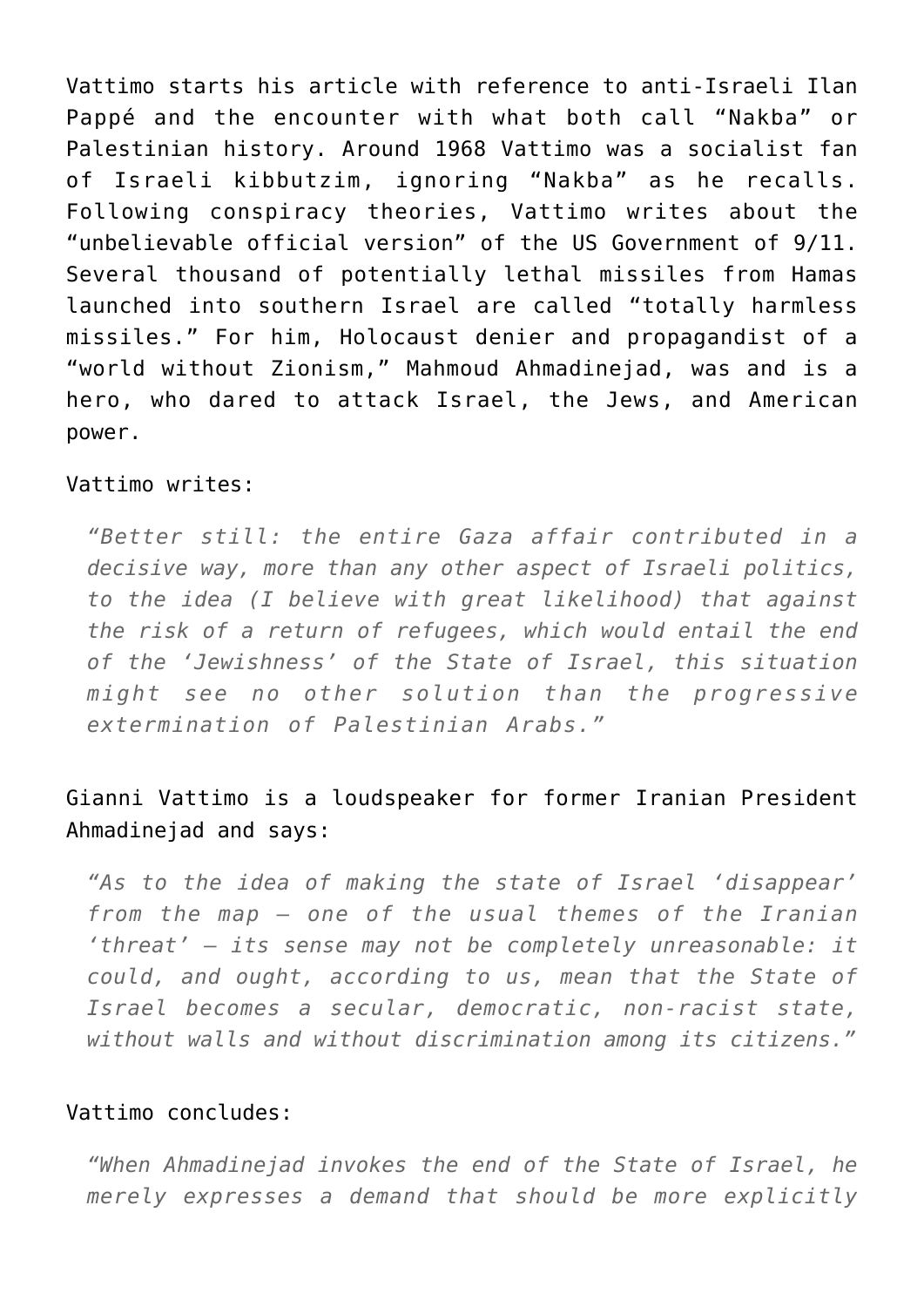*shared by the democratic countries that instead consider him an enemy."*

For Vattimo, "memory of the Holocaust" "is imposed like a penalty". He then takes aim at "Nazi hunters" (!) like French philosopher and critique of Heideggerian antisemitism, Emmanuel Faye. Vattimo attacks "Anglo-Saxon" "mainstream thinking of the Atlantic, North American" region and is upset about Chilean philosopher Victor Farias, another critic of Heidegger, for his linking – for good reason – of "Heideggerianism and Iranian Islamic thought".

Gianni Vattimo's defamation of Israeli Jews culminates in the following sentence:

*"The myth of 'two states for two peoples,' another aspect of the Zionist mythology, is all too clearly a way of protracting matters so that it does not appear to be an ongoing excuse by Western democracies to avoid their responsibilities, a way to give Israel the time to continue the genocide, in Gaza and elsewhere, and also to reinforce themselves militarily in every way, including the possession of atomic weapons."*

To accuse Jews of committing "genocide" is the typical antisemitic projection of German and European guilt of the Shoah onto the Jews: as long as Jews today are seen as bad as Nazis, there is no reason to worry about guilt. He is a renowned philosopher but has not a clue about the word "genocide", the same holds for the word "decimation" (he uses this word as well) when it comes to Israeli policies towards today's Palestinians. The number of Palestinians is increasing, both in Gaza and the West Bank.

No surprise, then, that Vattimo and his co-editor Michael Marder, co-editor of the US journal Telos, included proponents of the "one state solution" like Duke University's Walter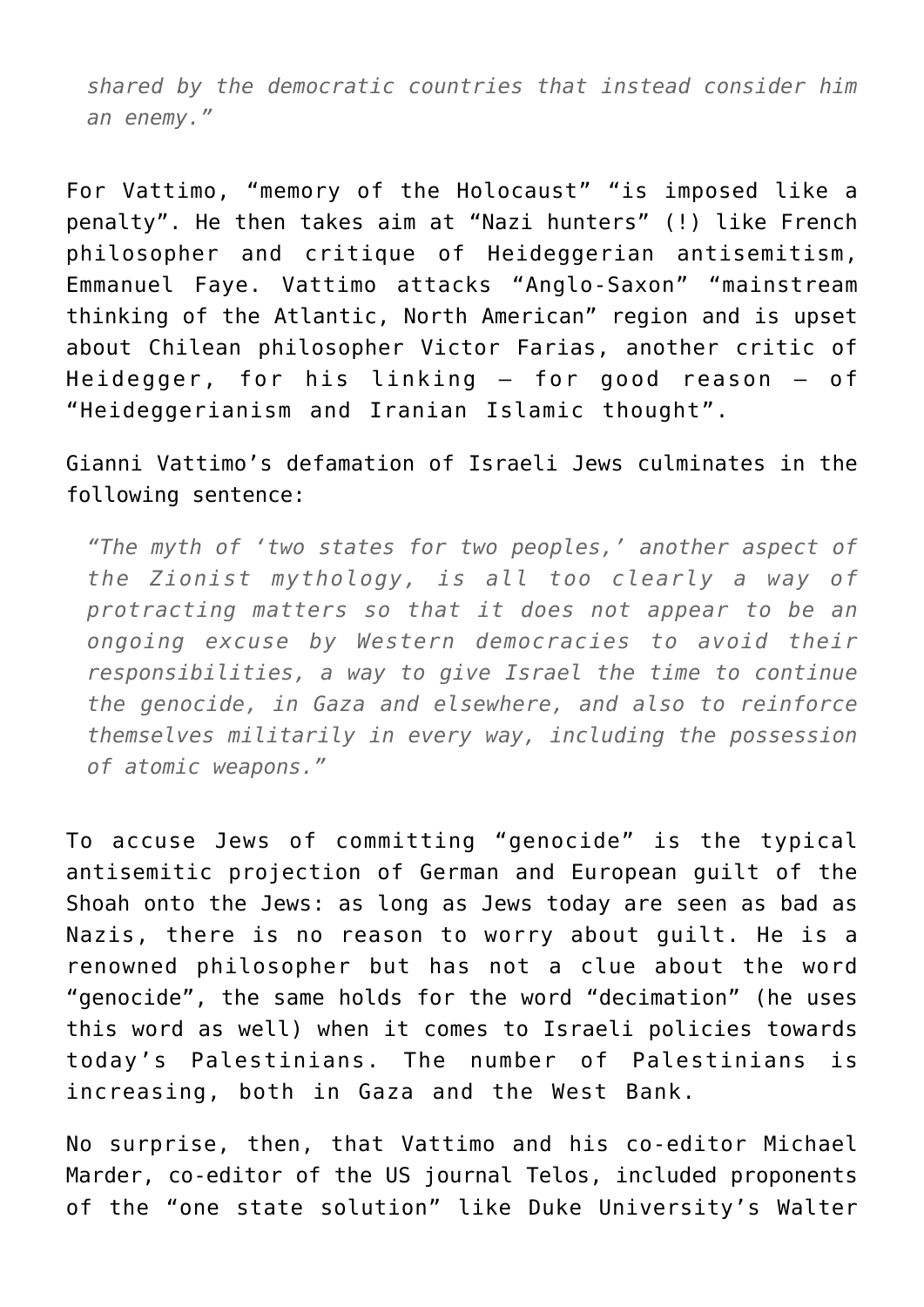Mignolo, who was a fellow in sociology at the University of Warwick a few years ago. He was invited by scholar in antisemitism Robert Fine and his colleague Gurminder Bhambra, a follower of "post-Orientalist" enemy of Israel Edward Said (1935–2003). Other authors in the Vattimo/Marder volume are Marc H. Ellis, a "liberation theologian", "currently a visiting professor at the United Nations University for Peace in Costa Rica," feminist Luce Irigaray, post-colonial and feminist scholar Ranjana Khanna (Duke University), political scientist Artemy Magun (European University at Saint-Petersburg), Christopher Wise, Professor of English and Comparative Literature at Western Washington University in Bellingham, and Santiago Zabala, a Professor at the University of Barcelona (author of "Hermeneutic Communism," 2011, coauthored with Gianni Vattimo).

Vattimo and Marder also included Judith Butler in this volume. Her well known anti-Israel article "Is Judaism Zionism?", was published in a book on "The Power of Religion in the Public Sphere", including articles by famous philosophers Charles Taylor and Jürgen Habermas in 2011, based on a huge event with some 1000 people attending at New York University in September 2009. Vattimo himself was honored in 2007 with a Festschrift, among the contributors were Charles Taylor, Umberto Eco, German philosophers Manfred Frank, Wolfgang Welsch, Rüdiger Bubner and American philosophical superstar Richard Rorty (1931–2007).

This is just indicating that Gianni Vattimo is not an outsider at all.

Will any one of his fans criticize this volume about "Deconstructing Zionism?" For Vattimo, "anti-Zionism is synonymous with leftist world politics" – and he embraces it and promotes it via the European Parliament. I do not view Vattimo as a freak, despite his fantastical theories. Rather, he is dangerous, because he represents a highly antisemitic climate among the elites in the humanities, the social